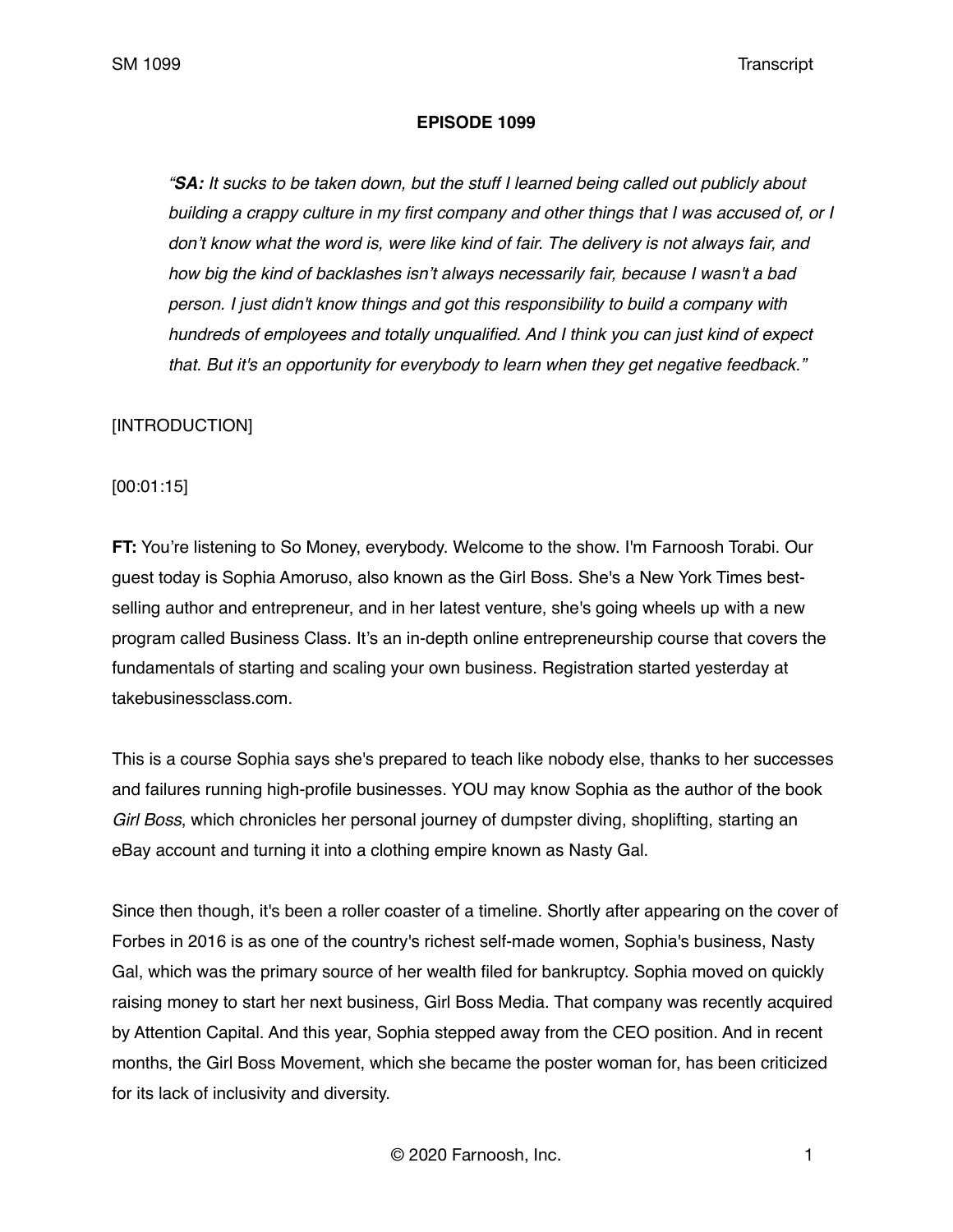And as you just heard in that excerpt, Sophia here gives a pretty honest interview talking openly about her ups and downs. What she makes of the "cancel culture" around Girl Boss and why she's actually glad she never became too, too rich.

Here's Sophia Amoruso.

# [INTERVIEW]

[00:03:03]

**FT:** Sophia Amoruso, welcome to So Money, my friend. How are you?

[00:03:07]

**SA:** I'm good. I'm good. Thanks for having me. How are you?

[00:03:11]

**FT:** You know, hanging in there. Very happy to have you on this show, finally. I know we've collaborated a couple times over the years. I've been on your podcast. So I'm happy to now share the mic with you on So Money. It seems like you've been working nonstop for like – I don't know, 15, 18, 20 years, and I thought it was really funny on your Instagram feed recently. You said that you are going through your report cards from grade school. And a teacher said that you had trouble staying on task. Talk about that a little bit, because you do seem to have this appetite for work that is –And all different kinds of work that is really admiring. So where does that come from?

[00:03:53]

**SA:** You know, I don't know how I managed to be so prolific with this many tabs open in my browser and the number of Google Docs that slowdown everything else that I do. I've always had a great team. I have a couple people now working with me on my next endeavor, Business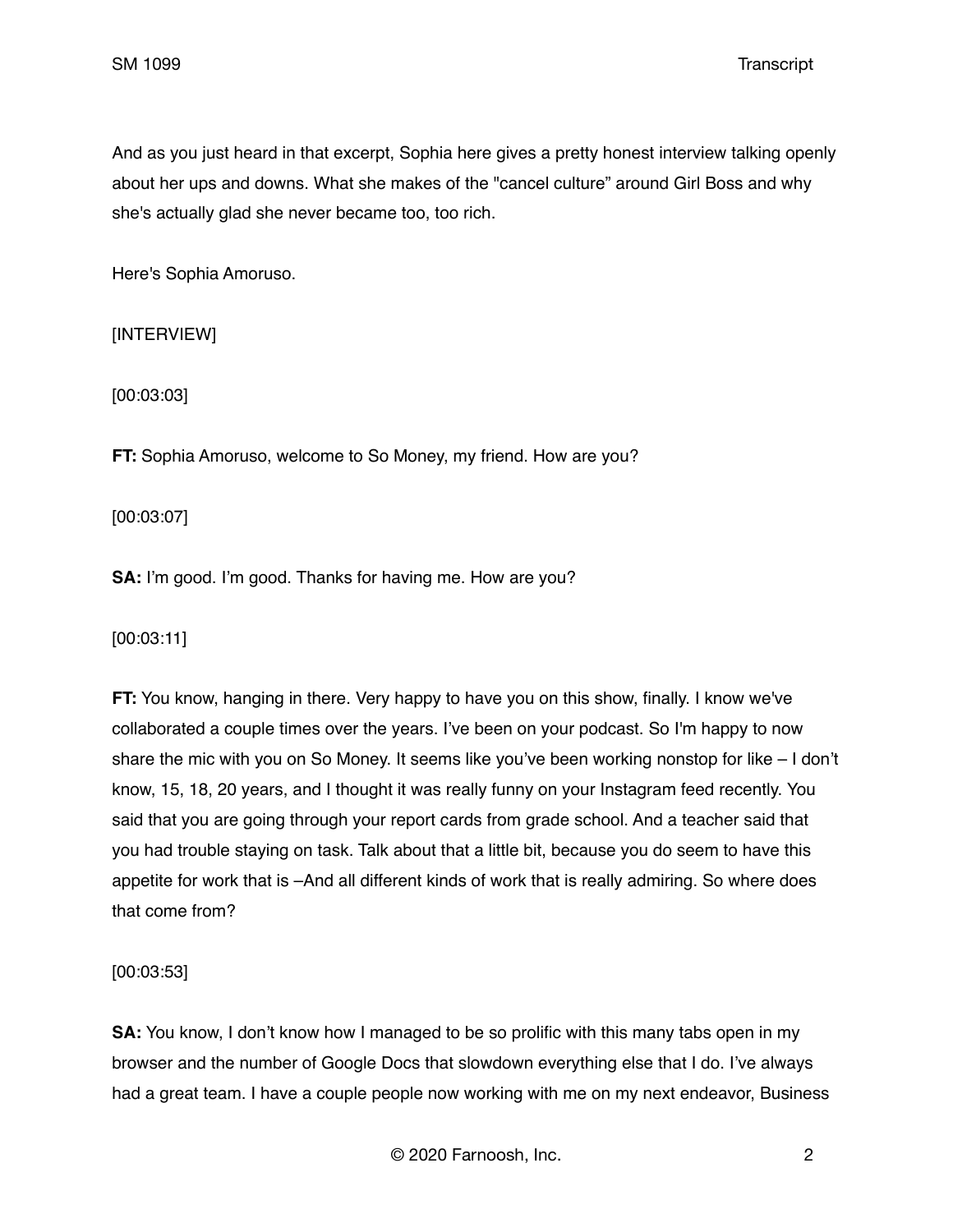Class, which I know we'll get into. So it's always, always having great people around me. Also, I give myself artificial deadlines, I think. Now we're talking, right? A little bit before the launch of this, and I better pull it off, because what happens if I don't? So I tend to do that to myself, is put something out into the universe or say it out – Not just say it out loud, but like other people depending on it and other things depending on it. And then I have to make it happen. And it's exhausting. It's been a while since I felt burnt out, and I kind of just hit a wall yesterday. So I'm trying to figure out how to – I watched Selling Sunset on Netflix for a little bit. And that wasn't –I should have just taken a nap. But I still have a hard time concentrating. But there's a lot to do. So I guess that's my hunger.

## [00:05:07]

**FT:** Well, I think it's interesting that you say like if I don't do it, what's going to happen? Is part of the pressure being in the spotlight and having this track record that is so prolific that you feel like you have to constantly be wowing people? Because you do have a wow factor to you.

## [00:05:23]

**SA:** Thanks. Thank you. There was a time where I felt that way. And that thinking, it really drives a kind of stake between it's not the right intention. It's not the right reason to do something. And I've done that because I fell down. I got back up. I have a mortgage, so I definitely need to be building things and working, and I'm unemployable. So that's why I get up and keep going so quickly. But there have been times where I have something to prove or have a chip on my shoulder.

With my second company, Girl Boss, I really wanted to do some things right. And not all of that was about the public, because I actually didn't do it. I mean, I did some press. But in the grand scheme of what I've done, like I really – It's so weird to say that I was like quiet. But I have focused on the business more than anything. It's easy to lose focus when the world is celebrating you all the time. And that definitely happened at Nasty Gal. But I definitely – I was able to write some wrong or things that I didn't know that I should have been doing as a leader and a founder in my first company.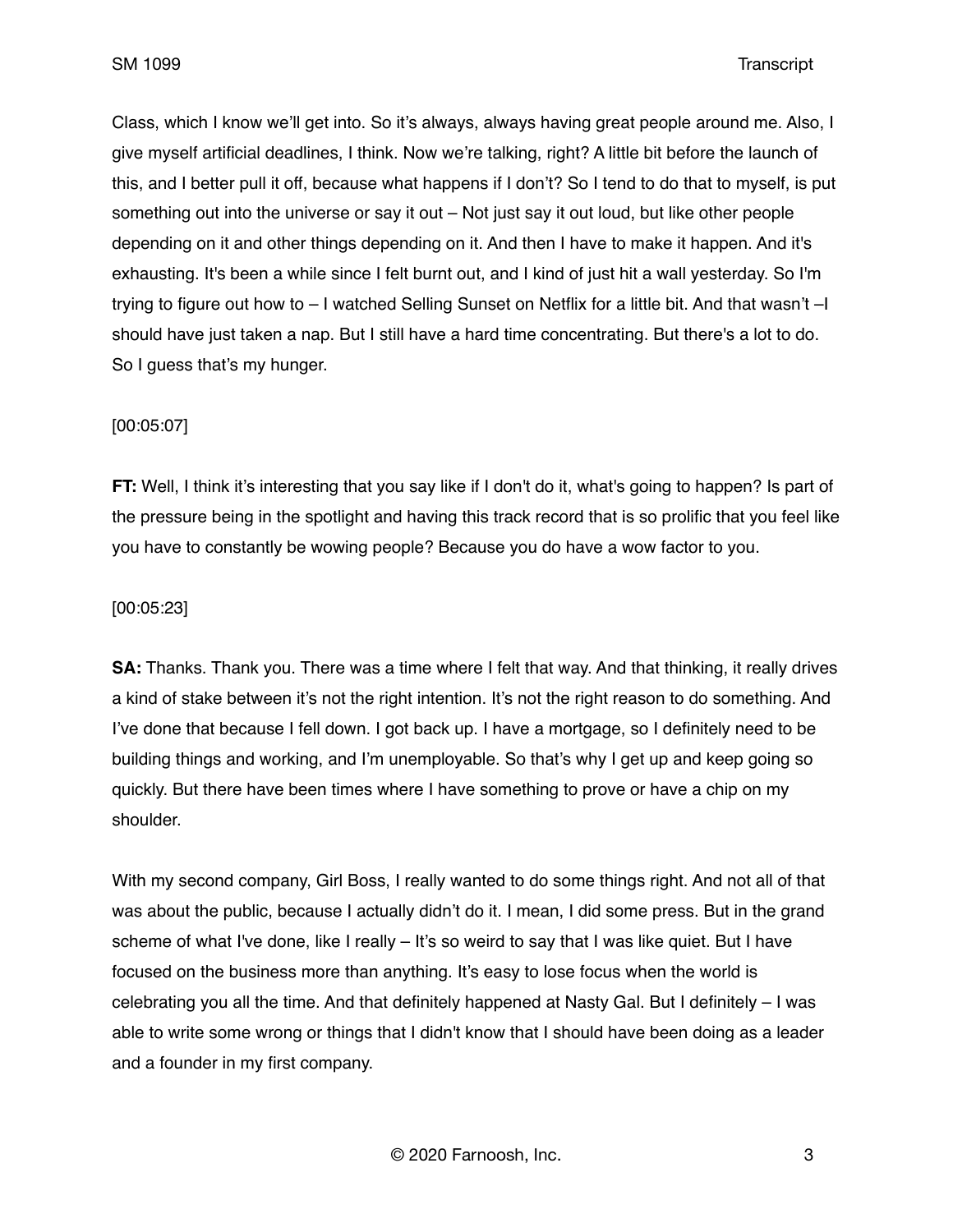[00:06:36]

**FT:** Like what?

[00:06:37]

**SA:** I mean, I had no idea what culture was. I feel like I've built a really great culture at Girl Boss, and that was something I needed to prove to myself. So it's not all like public-facing that I need to prove to people that I'm resilient. It's like everybody kind of has to be because resilient, because you kind of have to get a job. So I'm not really sure why I get extra credit for that, and I don't agree.

But I wanted to prove myself in the same way I think it is when you kids. I don't. But it's like you really try to right all the wrongs and the damage that your parents handed you and do a better job. And that's kind of I wanted to do with Girl Boss. It was as much an exercise and building something great. Building a great team and business that I was able to eventually sell to – As it was a personal mission to do better, really.

And with Business Class with what I'm working on now, I just want to  $-$  I've extracted so much for so long. And now I've aged. It's like it's on my face. I don't need to like – I'm still solving problems, but most – The main thing I want to do is share the solutions I've found over 15 years, yeah, now as an entrepreneur. I started when I was 22. I just want to give that away. I just want to harvest it. I want to help other founders, because it can be very lonely. And there are so much stuff I had to learn the hard way.

And just after 36 years of being celebrated and being an only child and talking about myself, which I'm doing now. Really, like what I want to wake up to do every day is talk about other entrepreneurs, their struggles and how I can support them.

[00:08:32]

**FT:** And Business Class – I mean, look, at this point in 2020, there're so many. As you know, you probably did your research. There's a lot of business, online business programs led by women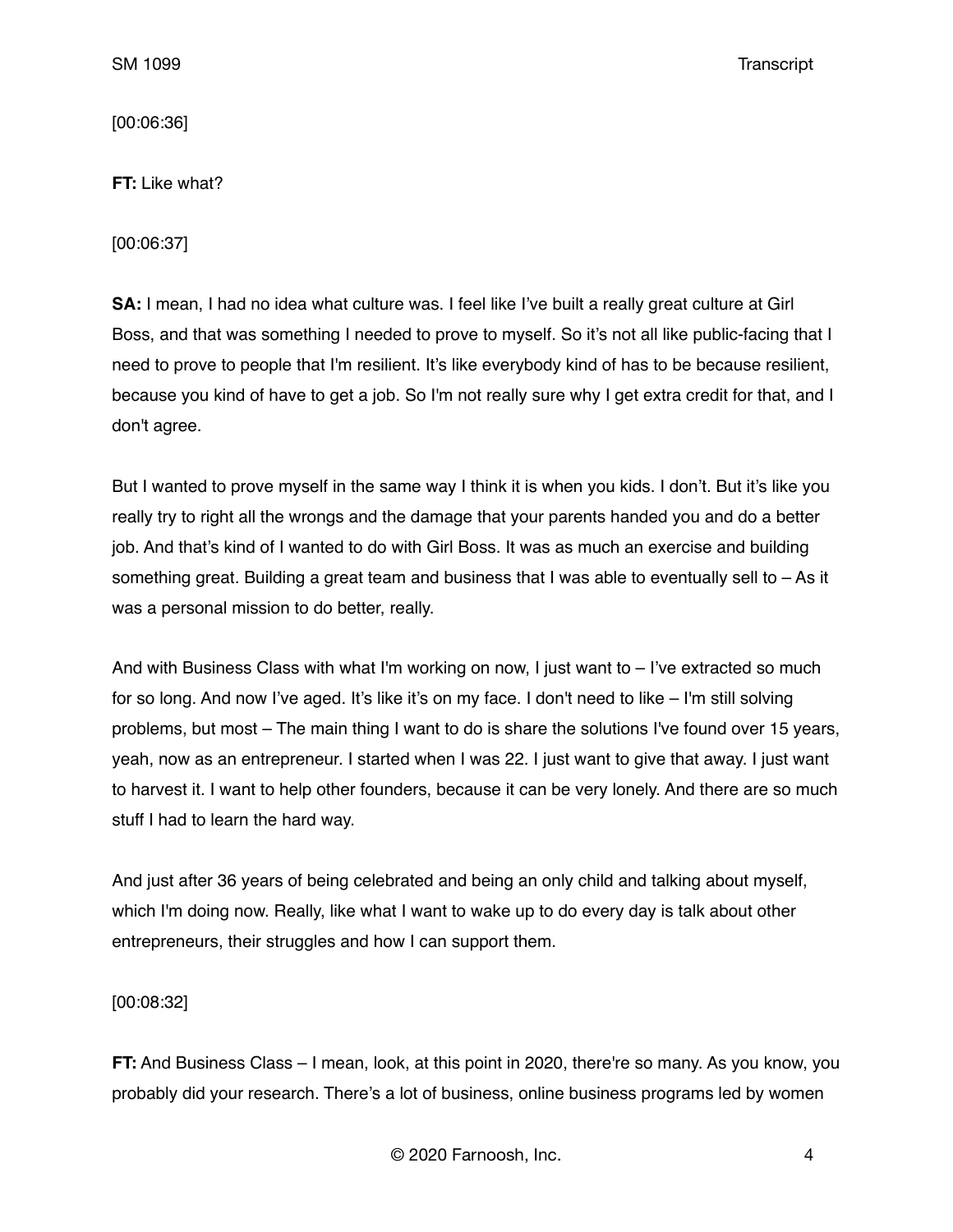at the same price, \$2,000. How is your program a better value? And if I can answer this first, I would say it's that you have been through a whole lot more, ups, and down, and sideways. You really had some public difficulties, the bankruptcy of Nasty Gal. So talk about that. What is the differentiating factor of Business Class?

[00:09:03]

**SA:** Yeah. It's hard to be like "Wow! I'm me." But I have a group that I call my insiders. That's just a group of entrepreneurs mostly that I met through my years at Girl Boss. And we have weekly calls. And we talk about everything from our struggles that week, to decisions we're trying to make, to made-up fears and things that may or may not happen, our high points and whether or not you should be hiring an assistant, and when you're ready to invest in your business.

And one question I ask was like, "Why do you guys –" Because they've seen the course content. They've actually done it. They've done the worksheet. So there are over 100 pages of worksheets. It's over maybe 150. I don't remember. It's a lot of self-led study. There are videos, and there's a community. But it's really mostly self-led and thinking about your business.

But when I asked them what's different about this – And I expected them to talk about the content, because the content is really different. What you learn is largely very different than what you learn in a lot of these other courses. Their answer was me. It's that I've done it and that I built something from scratch. I built an eBay store, and then did – I don't even know what happened. Got lost in the undertow of venture capital and accolades. But I've been there and I've bootstrapped the way they have. And I've done it with a business that a lot of people relate more to, at least my audience.

So a lot of these online courses, yes, are for business. But a lot of them are for how to build your own online course business very specifically, which I'm just doing for the first time I don't even know if I'm necessarily qualified. I'm nonqualified to teach that course yet. I have a lot to learn. So I'm really talking to entrepreneurs who are building product-based businesses, also service-based businesses. But a wider, I think, variety of businesses. People who have existing businesses or have a really clear idea of what they want to do and are ready to go all-in on it.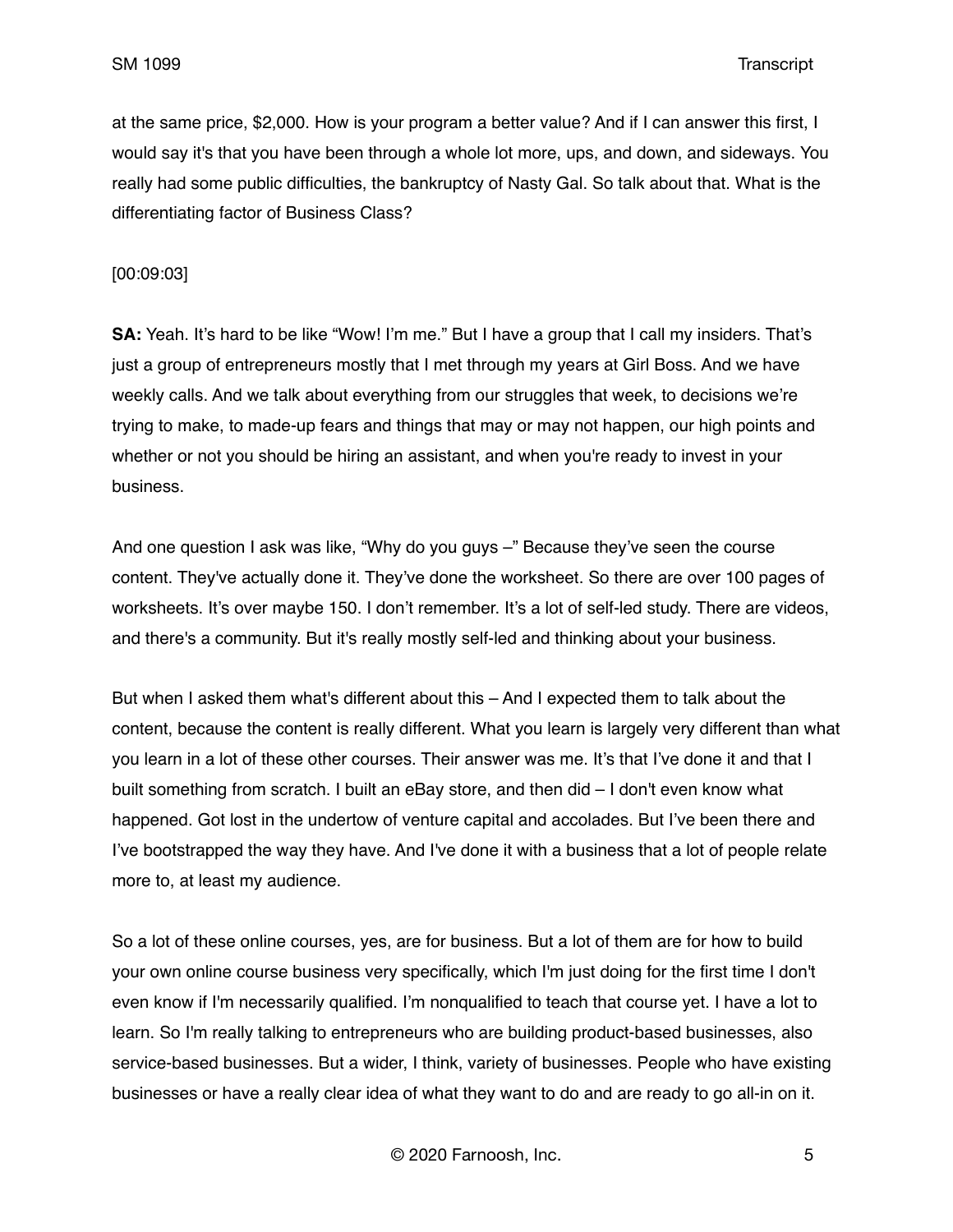This isn't for the faint of heart or someone who's just dipping their toes in the water. We're talking about competitive analysis, and swot analyses, and branding, and identity, and marketing, and the things that I think I've done really well.

So it's a much more properly, I think, in-depth course that isn't super ra-ra. It's very kind of honest. And I'm sharing and teaching things that have really worked for me. But I don't claim to have like the solution. And so I think in the online course business, there's a lot of, "If you do this, this will be your life." And that's not something that I feel comfortable selling to anybody, because everybody has a different opportunity. Everybody is starting from a different place. So I'm doing it in a way that I feel has integrity, at least for me.

[00:12:06]

**FT:** Yeah. You have the scholarship program, which is really great, \$200,000. Tell us about that.

[00:12:11]

**SA:** Yeah. So we've partnered with an LGBTQI group, and you can learn more on the website as well as a group that supports women of color by pock and black entrepreneurs. And so we're giving away \$200,000 in scholarships to the program. It's a pricy program. It's \$2,000, like you mentioned, but it's also a \$99 initial price. So you can pay over 24 months, which is kind of amazing.

Still, that's a lot of money. And so there are groups you haven't kind of historically had access to education like this who've been marginalized. And I want to make sure that this isn't just for people who can afford \$2,000, but something that can bring up a whole community of people who haven't unnecessarily had access to things like this and build their businesses alongside them.

And we also have, in partnership with Outset. It's called the Outset, and they're the creative agency that I worked with on beautiful business class branding. It's all airline puns, and wheels up, and your passport. And each of the modules is called a flight, and everything within that is called leg and I'm your chief flight attendant. And it gets very puny, because I love things like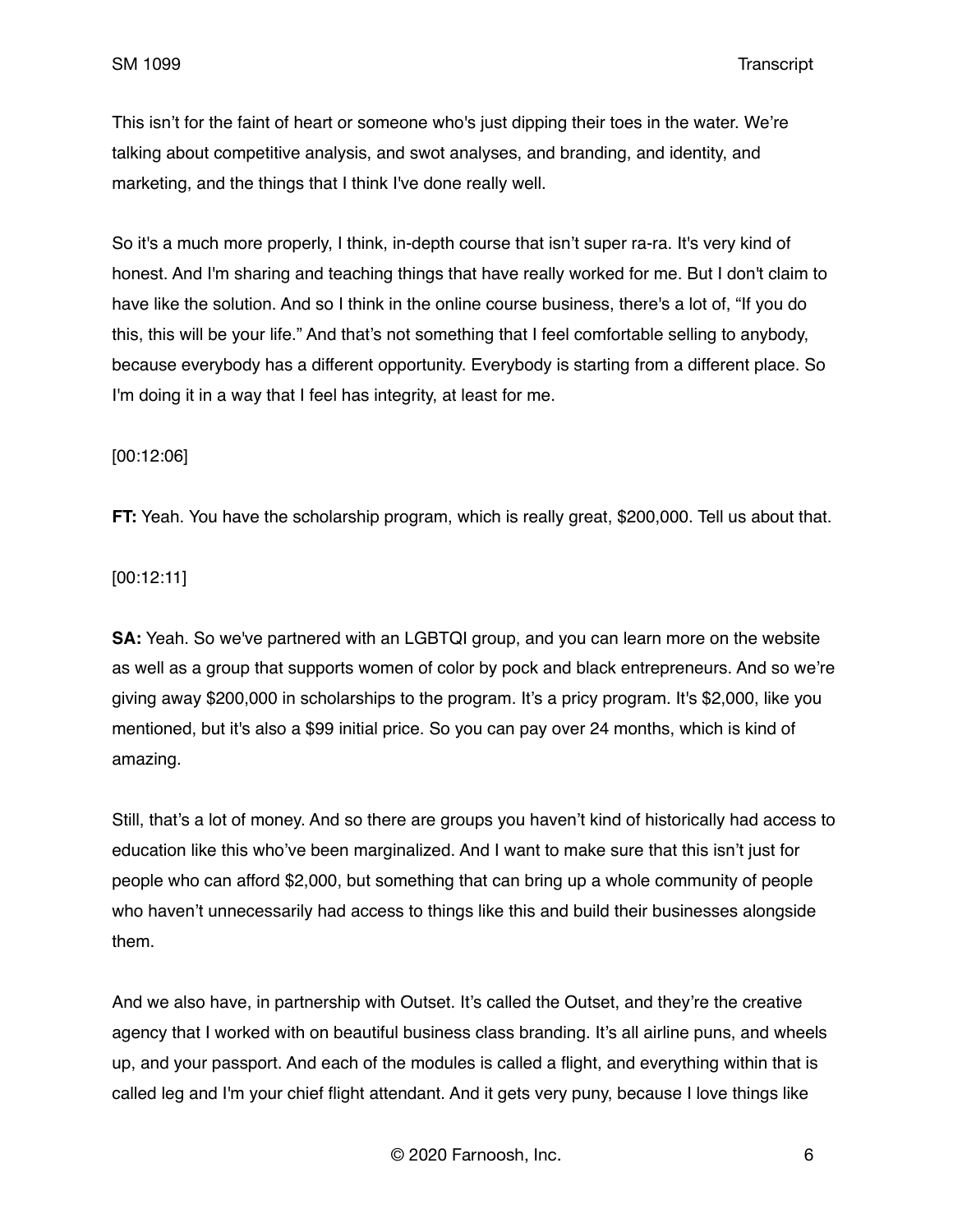that.

[00:13:30]

**FT:** And we can't get on flights right now, really. So this is the next best thing.

[00:13:34]

**SA:** It's either triggering or it's like a nice vacation. I'm not really sure. It's a risk I'm taking. But it's fun, and it's beautiful, and it's not a sterile learning environment. So I worked on this brand with this woman, Linda Honan, and her creative agency, the Outset, and they are giving to one – There's an application process. To one of the students a full brand identity, which is like over a 100 grand. Like these guys did – They did Daily Harvest's brand. They did Marie Kondo's brand. They did Ray, that like beautiful supplement brand. So they'd worked with top, top, top startups, and a lot of the wellness space really. They've just done such a good job. And they're giving away one free kind of full suite of a brand identity to one of these entrepreneurs. So that just like – I mean, so few people get that. While the course takes you creating your logo, and fonts, and colors, and building something really unique, and vision boarding, and looking at your competitive landscape, and not copying people. This is really kind next level. So that's super exciting.

### [00:14:43]

**FT:** That's great. Congratulations. When you reached out to me on Instagram, I was like, "Wait. What?" It's not every day like someone with 700,000 followers reaches out to me personally. But I could tell you are really excited about this. And I really applaud you. When you talk about things like making it more inclusive and all of that, it reminds me of some of the headlines earlier this year. I'm sure you read. About the Girl Boss Movement and how some critics suggesting that the feminism of the Girl Boss Movement was not accessible to all women, in particular, women of color.

And so I'm just curious, because I thought about you a lot when I was reading that and I was like, "What is Sophia feeling right now when she reads this stuff?" I just wanted to check in with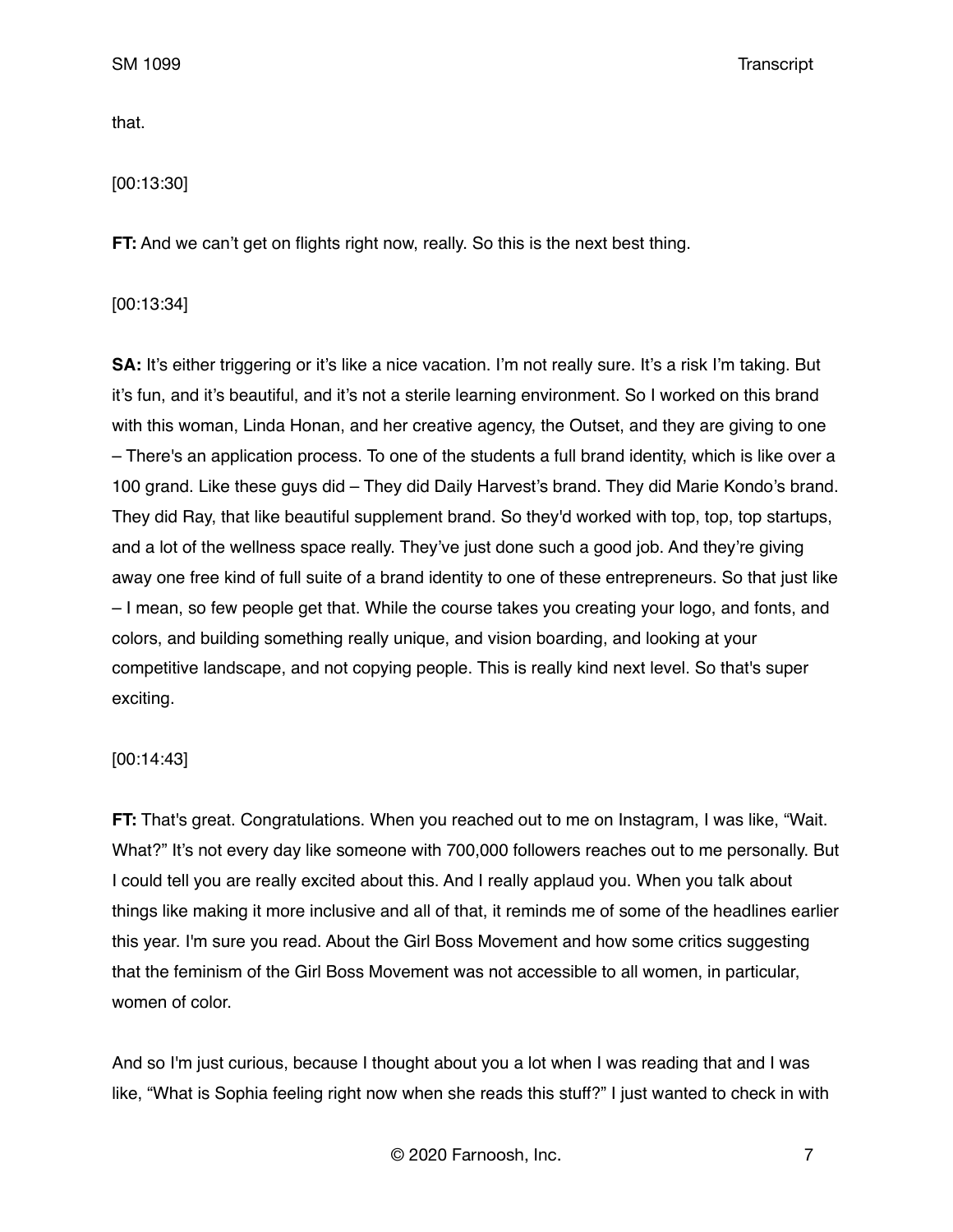you and see how are you feeling about that.

[00:15:29]

**SA:** Yeah. If there's a larger group of people who love what I'm doing, then there are people who are grumpy about it. But I am happy. There is a time when if one person said something negative or criticize what I was doing, it was like my day was over. And I've just been through enough to know what matters and what doesn't. Honestly, a lot of the – Kind of the examination, deconstruction of the term Girl Boss and how it's become – It's completely out of my control. It's the word people use. I am a girl boss, the Girl Boss Movement.

So while Girl Boss was a business and a book that I wrote, and I started that thing, it you just became a part of the zeitgeist and really represented what I think became an era of white female entrepreneurship that that was a good thing, but also not something that everybody necessarily related to or brought other communities up with them.

When I read these things, the era of the Girl Boss is over 01 was really great. The Girl Boss industrial complex was like a tweet I read. I don't myself that seriously. So the book I wrote over six years ago now, six and half years ago, I was a completely different person. We were in a different world. There's no way I could have known the things that I know now about the experience of other communities. It was a fun book about my journey, flopping around. Yes, white privilege, right? The first things I sold online were stolen. I could get away with stealing because I wasn't a target in the same way that's a person of color would necessarily be. I'm not going to be followed around the store and monitored in the same way. I'm not going to be profiled in the same way even though got caught a few times, right?

So it's a story –My story is still not one that everybody relates to or could necessarily have followed. But I love being examined in that way. I don't think it was necessarily – There were definitely criticisms that were unfair and things taken out of context. And I've been made responsible for things that I never signed up for. And that's in some ways what comes with the territory when you put yourself on the cover of a book. But we're talking about 2014, and I thought we were in kind of a post-feminist world. It was like, "Yeah, Girl Boss". It was very simplistic. And that was great at the time. The book has inspired and helped so many women to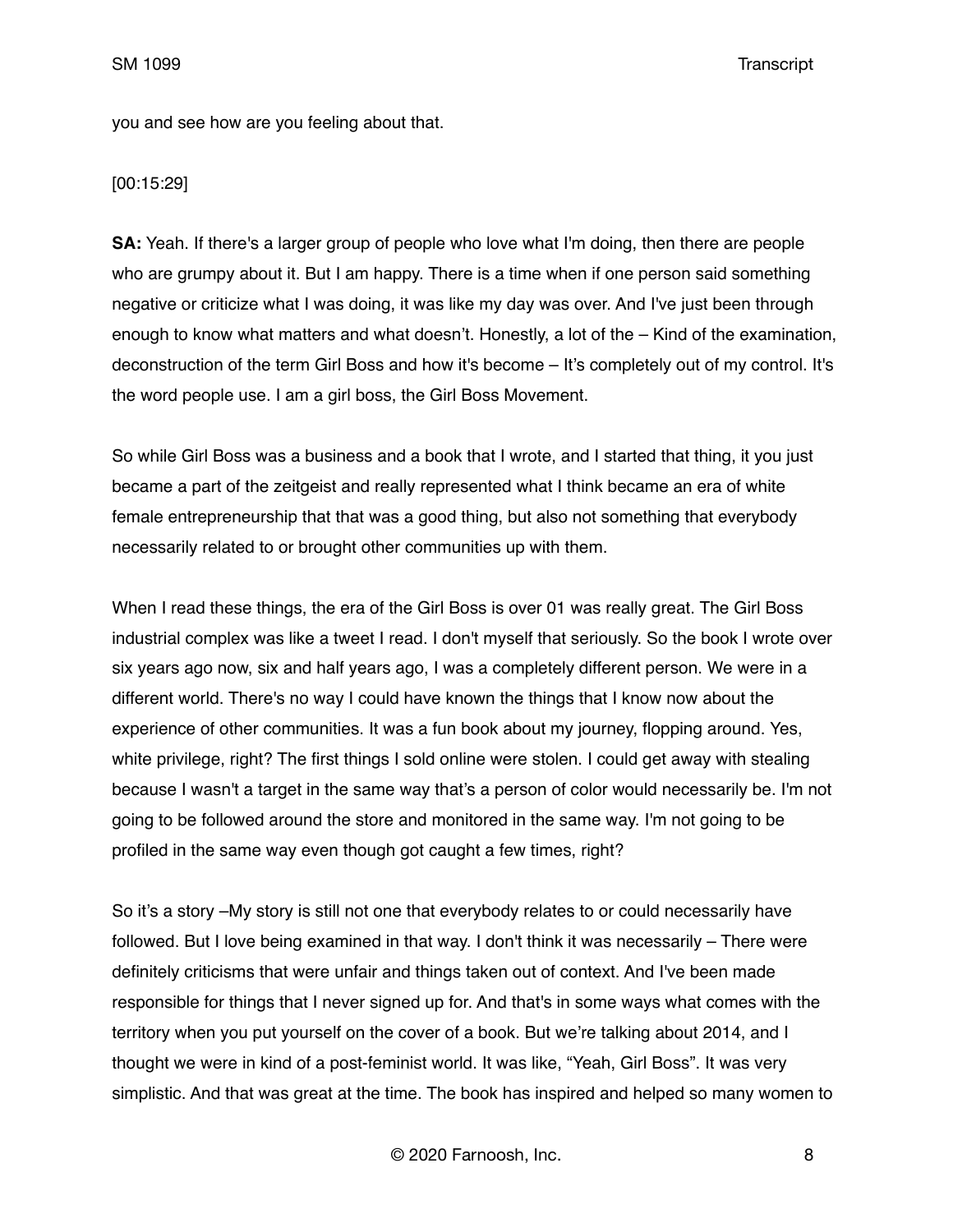start businesses. Plenty of women of color, right? Many more than I think are examining the semantics of the combination of the word girl and boss.

So I'm proud of what I did with girl boss. We're in a new era. I've moved on from Girl Boss. I will always be the Girl Boss. But that's not really what I'm kind of wearing on my shoulder. And I moved into a new space where what I'm building is for everybody. It's not gendered. I want dudes. I want everybody to take this course and enjoy and benefit from it. I became the face of representing women without really – I didn't really expect the word Girl Boss to do that. And then when the women's movement hit, it was like, "Okay, what do you have to say?" And I'm like, "Damn!" I'm like, "I need to learn a lot here." I didn't necessarily sign up for that, but that's what I became responsible for.

So it's been an interesting journey. I've learned a lot. I am so grateful for the time I spent at Girl Boss and came out the other side a lot less of a bimbo when it comes to inclusivity and intersectional feminism, but also just the experience of different people and feel like – Yeah, feel a lot more equipped to build what I'm building I think than I did when I started Girl Boss.

#### [00:19:50]

**FT:** I think that's super authentic. I think that's really honest. I also feel, as a journalist, I was annoyed with the coverage just because I felt like – And this isn't just with this story, but they have been a lot of money, this year in particular that I've had to step down from their positions at various companies, and the media just has a ride with that. We love to bring down women. And I'm not saying that their actions were not wrong or that they didn't deserve to leave their companies. But it's like can we also remember that the workplace is still run by men? There are more men in leadership positions doing bad things every day. And the level of just tearing downness that happens in the media against women leaders, we don't have an opportunity to – Or it seems like we have less of an opportunity to say, "Hey, yeah. We screwed up." Or, "I'm learning." NO. You should have known. You should've known better. And I think that that is very ironic that we're talking about being feminist, and yet the way that we cover and the way that we discuss women's roles in corporate America and in entrepreneurship, the expectations and the markers for success are much harsher, I think. I don't know if you agree with that as someone who kind of experienced it firsthand. But as someone who's like consuming that as just a fan of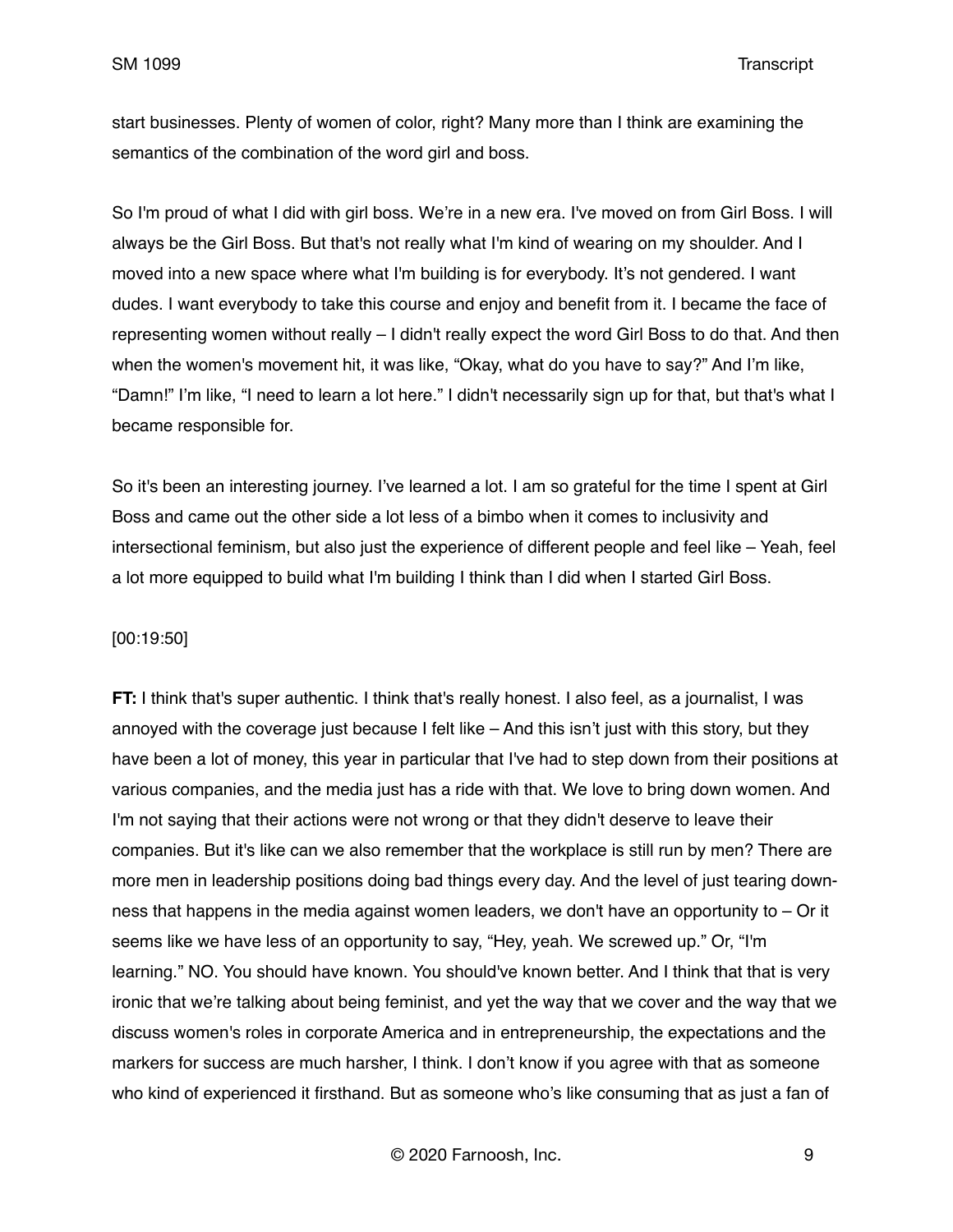reading about women in leadership positions, I'm like, "Huh! This is interesting." It seems like there's a bias.

# [00:21:21]

**SA:** Yeah. I certainly think women get more flak. There're less of us. I also think a lot of us have gone on a victory lap, because there're maybe a handful of women, mostly white, who've wound up on these bliss and covers of magazines, and that stuff. I think that stuff has been great. In some ways, I paved the way for – I don't know how to describe it. Like I thought I was personally the only entrepreneur, female entrepreneur who I thought I'd liked fucked up in some way that was unique. And the fact is that everybody makes mistakes and has blind spots. It's not necessarily an excuse for anything that anybody's been accused of.

I also think that, generally, startup culture and venture-capital pumps a lot of this. There's an expectation of a utopian workplace. And these first-time entrepreneurs, they can do their best. But the difference between what it actually takes to build a startup and the kind of culture and cool and coolness that comes with joining these companies brings a lot of expectations on the employees' end. And it's hard to live up to this. If people join a legacy company that's just like stodgy and doesn't move quickly and doesn't prioritize diversity and inclusion and doesn't care about the company culture. That stuff is expected.

When you join these super cool companies, especially the ones where the founders are being heralded as like feminist heroes, there's just no way to live up to that. Again, not an excuse, and I really can't comment on how fair or unfair it is that leaders have been, I guess, called out. I'm not a fan of callout culture, but there have been things that come to light in the way that happened in the Me Too Movement that there are examples made. And it's not necessarily always fair. I think the reactions to these transgressions of these founders can sometimes be outsized. But at the same time, it's just kind of how it is. And so I've been through it. I don't ever want to see anybody necessarily have a hard time. I've seen a lot of my peers go through really, really hard times. And of course I'm the first person they call, because I'm the poster child of failure.

At the same time, like what I said about Girl Boss and the Girl Boss, the word being examined,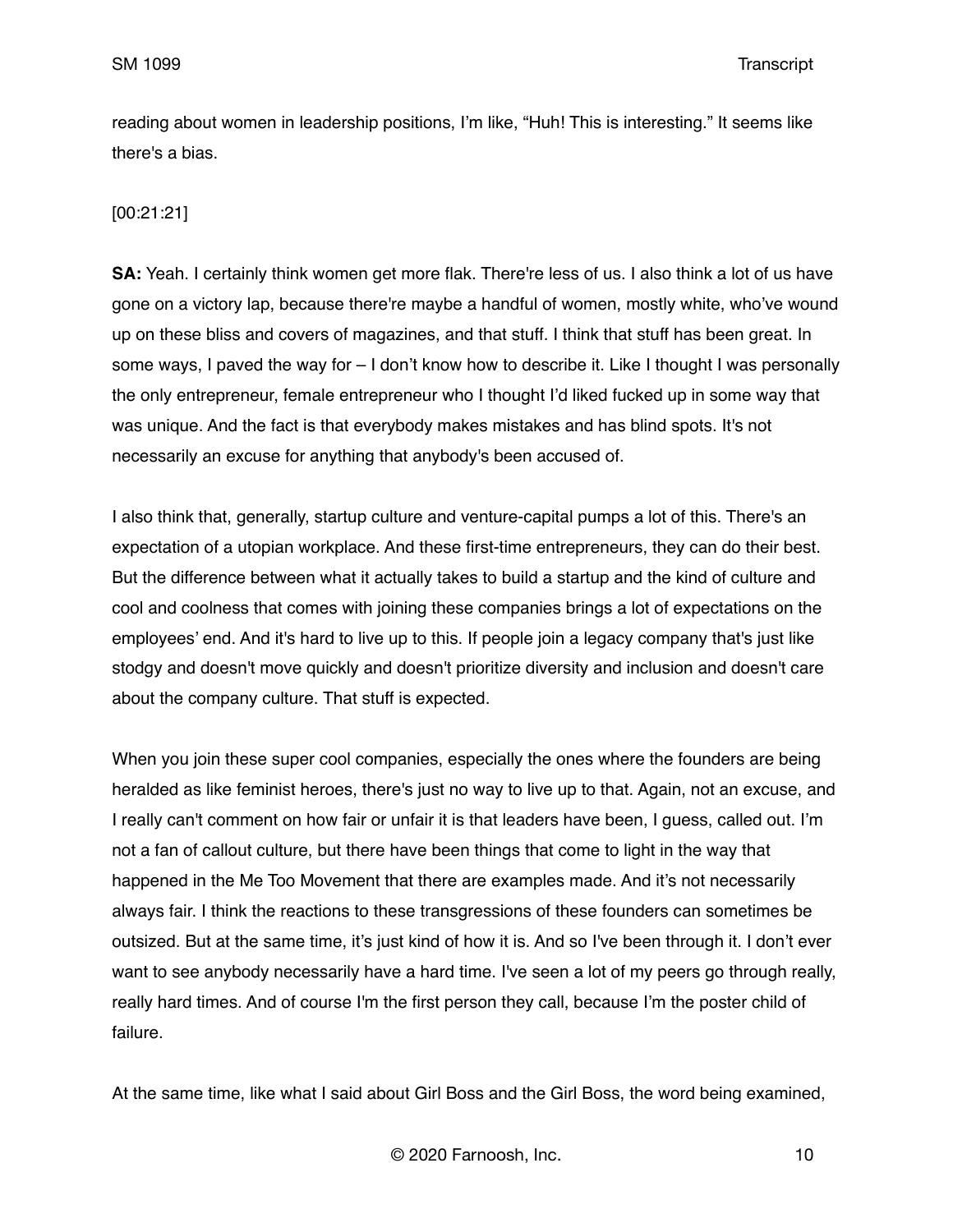and the movement, or whatever it became largely outside of my control, there's a lot to learn. So there's a certain amount of it sucks to be taken down, but the stuff I learned being called out publicly about building a crappy culture in my first company and other things that I was accused of, or I don't know what the word is, were like kind of fair. The delivery is not always fair, and how big the kind of backlashes isn't always necessarily fair, because I wasn't a bad person. I just didn't know things and got this responsibility to build a company with hundreds of employees and totally unqualified. And I think you can just kind of expect that. But it's an opportunity for everybody to learn when they get negative feedback. It doesn't always feel constructive, but there are ways to make it constructive for yourself even if the delivery publicly is like you suck and you're evil.

### [00:25:12]

**FT:** Yeah. Well, it sounds like you have a firm grip on this, and you know what's important to you, and you have learned, and you have moved on. I haven't asked you anything about money yet, and this is a financial show. So if I may ask you a couple questions just about what your life's journey so far has taught you about building wealth, because you've been through so many ups and downs and you are self-made. And I'm just wondering Sophia today versus Sophia maybe let's say when you were on the cover of Forbes. What has been the biggest financial lesson for you?

### [00:25:49]

**SA:** I think is overspend. When you get money for the first time, which I did, I didn't really understand. I went from knowing each dollar that went into my company to having, whatever, \$60 million in venture capital plowed into my business. And I couldn't really feel the business in the same way that I did, because that was just so much money that was like, "Okay, we're going to spend, and grow, and hire." It just wasn't like, "Oh! Well –" It was this piece by pieces bootstrapping. And personally – So I lost track of like what the value of a dollar was. Like I knew exactly what it was. And then once things got expensive, everything was expensive. So the difference between 10 grand 30 grand was like, "Oh! That's just expensive." I didn't have like benchmark that those numbers are really far apart in terms of the way I've spend my money, I could've done a better job. It was a blast, and money comes and goes. I'm saving for now – I've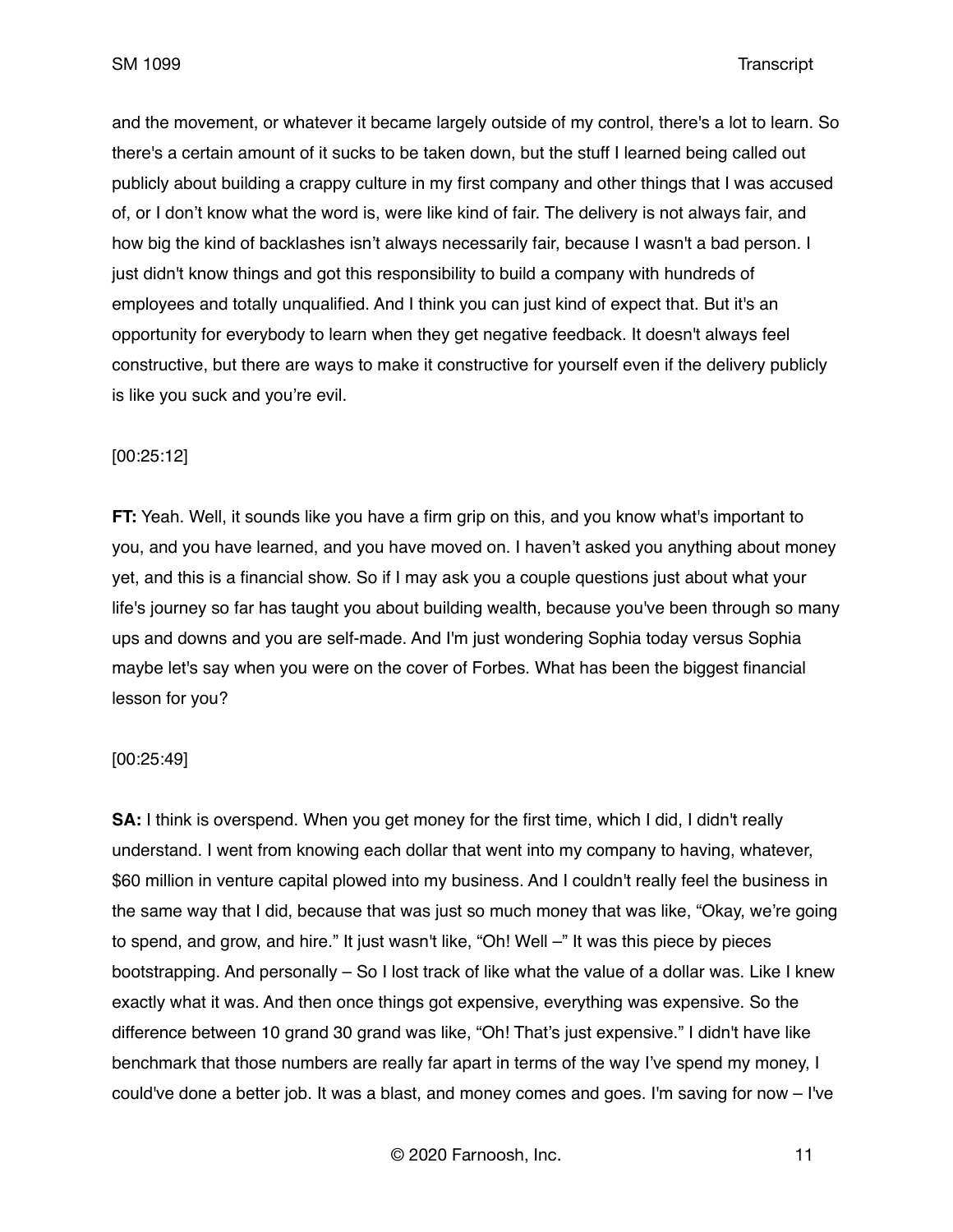saved for retirement and I have my investments, and I have a lot of equity in my home, and working really hard now.

But the only way – Sadly, for me, the only way I learned things is by doing them and making mistakes, which is just so excessive and expensive sometimes. And I actually wrote in a journal that I reread back in 2012 – And this is about me personally and not the company's money. But only way to learn what's worth spending on is to spend it, which is like it's not very expensive –

[00:27:28]

**FT:** And then you'll know.

[00:27:29]

**SA:** Yeah.

[00:27:30]

**FT:** And what are some other ways that you had a blast, as you say, with the money? I know all – I want to live vicariously through you for a minute.

[00:27:37]

**SA:** Yeah. I mean, it was a ride. And I don't even crave that lifestyle anymore, but it's super fun in your 20s to like have money for the first time. The mistakes I made? I think I plowed too much money in my house in terms of improvements. I was like, "I want the light switch here, and silk drapes." There's just like – I hired a really great interior designer that I collaborated with, and they give you three options and they're all expenses. Like, "Okay, I'll get that sofa." I have beautiful stuff, but I want to keep it forever, because I never want to replace it with something as nice.

I think vacation. It's like I spent a lot of money on travel. Took friends on trips. Took my mom on trips. Paid off my mom's mortgage. Having money, sharing it is the best. So whether it's sharing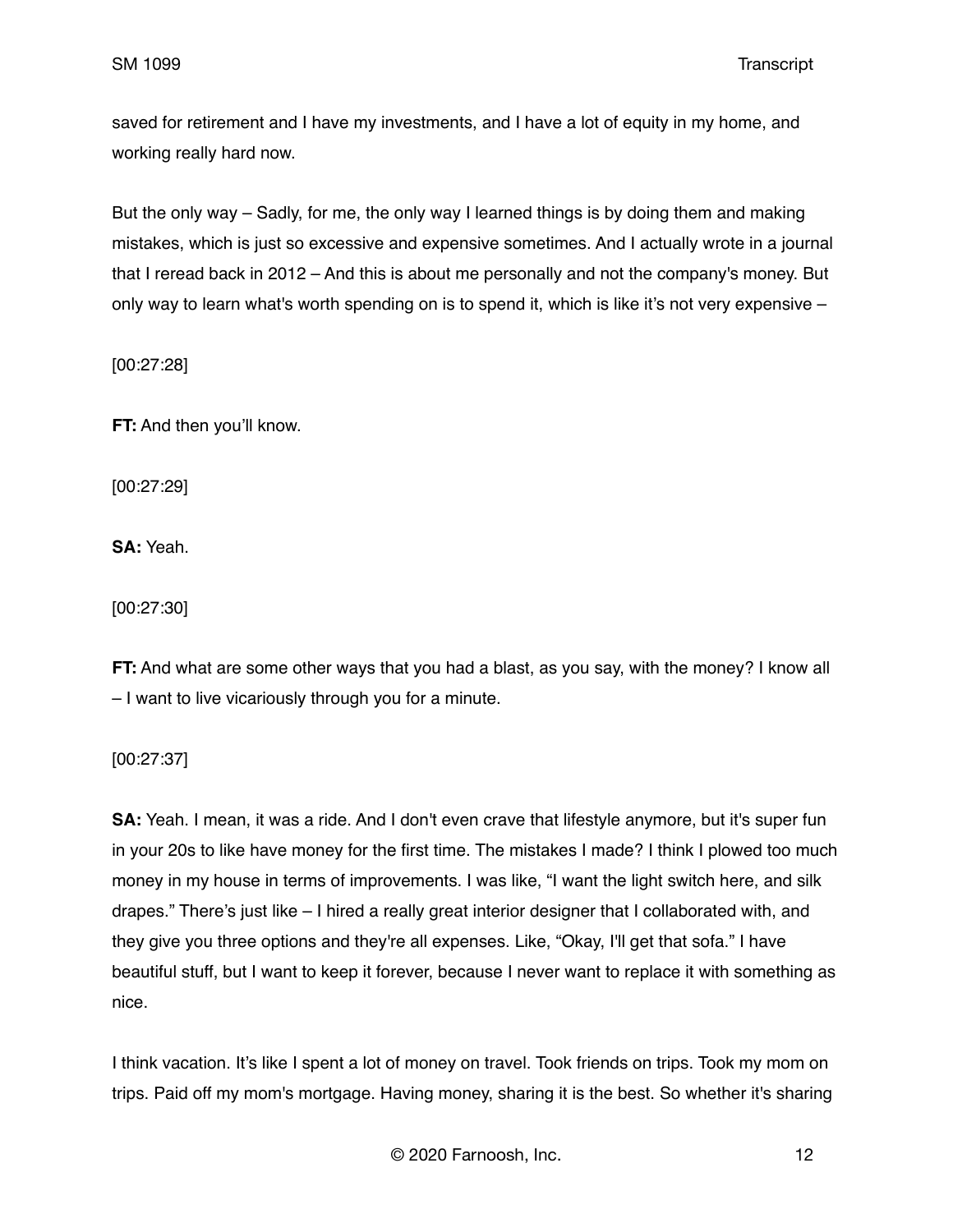my house and giving my friends a place to swim, or taking my best friend to Amangiri in Utah for her birthday, and like eating pre-fixed meals amuse-bouche, or whatever. Again, I don't care about that stuff anymore. I'm happy reheating my amazing taco, chicken taco meat that we make and eat for three nights straight. But it's nice to know the difference.

I think with money, very, very fortunate to be on these other side of having gotten this kind of windfall of cash and not early on. And then in some ways, having the opportunity to make hundreds of millions of dollars taken away from me, because the company – I could've sold the company for over 400 million in 2014. I had an offer, piece of paper. I owned 80% of it then. And my investor said to go ask for more. And it just all went away.

I mean, there're so many stories of things that could've happened, and then Hail Maries in the end. But had I actually pocketed the value of the equity I had the company, I don't know if I would like that person. And to be on the other –

[00:29:47]

**FT:** Why? Do you think the money would've changed you?

[00:29:49]

**SA:** Yeah, totally. I don't want hanging out with like weird, rich people in Europe.

[00:29:55]

**FT:** Do rich people have to be weird though?

[00:29:57]

**SA:** It depends on how rich.

[00:30:00]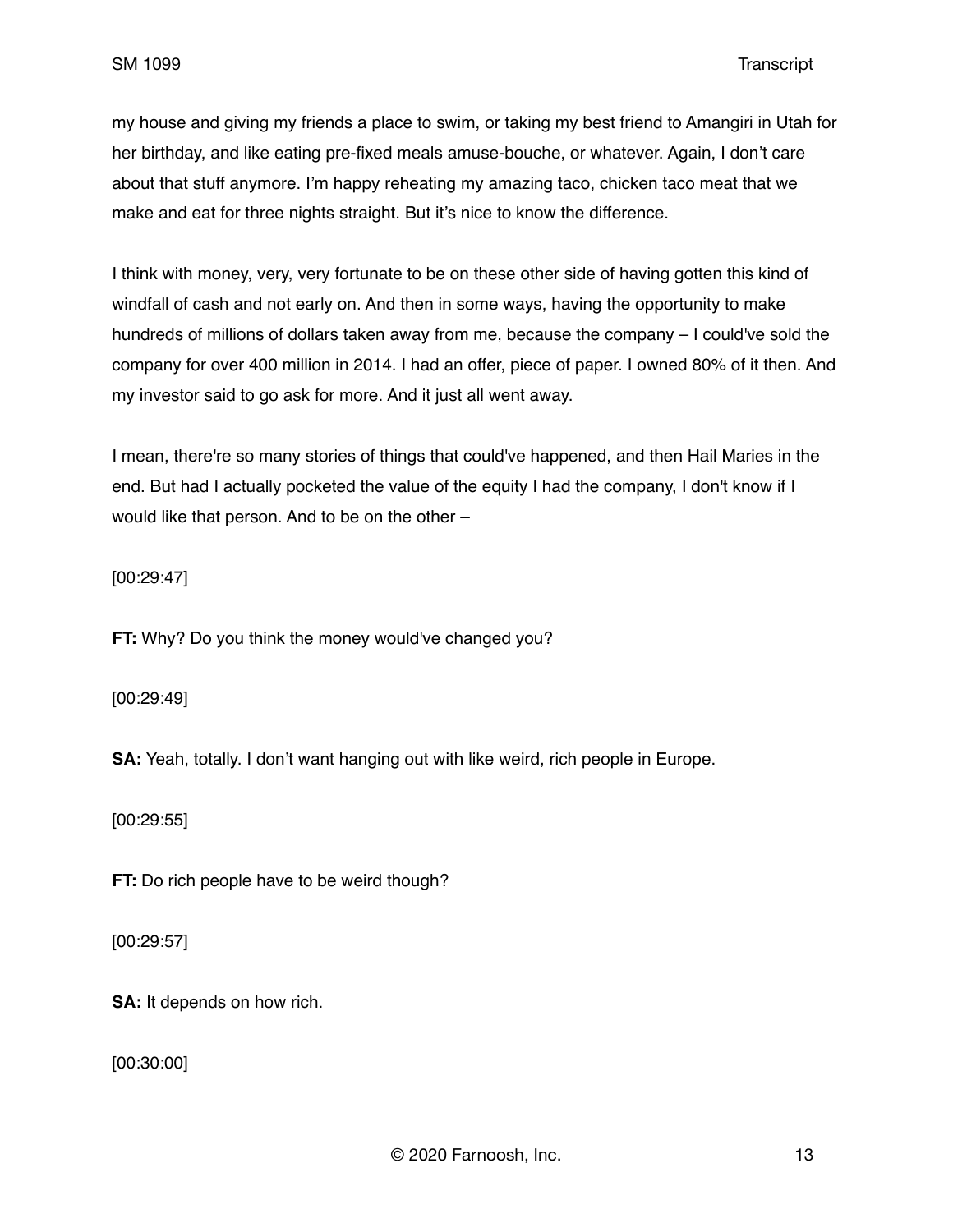**FT:** They just don't know what to do with their money.

# [00:30:01]

**SA:** Yeah, like hundreds of millions, I think like you probably get weird. Yeah. And my experience, like there're only so many infinity pools. It's like I don't have a memory of sitting -I'm not creating memories. Like if I go backpacking – Oh my God! I encountered a bear. It was difficult. We ate weird freeze-dried astronaut food with a tiny camp stove. Or like going to hike – You're staying at a Four Seasons, and then going on a hike in Hawaii. All I remember is the hike. It's just like – It's great, but it's like there's a point of diminishing return. But I guess what I'm getting at is that to be young and be on the other side and know the difference and what money enables us to have a life where we're not stressed out over my name, and sometimes perks, like everybody should sit by and infinity pool at some point if you can. But to have experienced that before retirement, for example, where most people like grind their entire lives, which I'm still doing. So I don't even know why I'm saying this. But they grind their entire lives to get to a point where they could take vacations that I've taken. And I'm on the other side of it knowing that like that's not really what matters. So to know that early very much is a gift. And I'm grinding now because I like bought an expensive house and I'm basically have a lifetime subscription to a very expensive subscription product, which is fine.

[00:31:39]

**FT:** Did you get a good interest rate at least?

### [00:31:41]

**SA:** I have a good interest rate. I refinanced earlier this year. I don't have a huge mortgage when it comes to how much equity I have in my house. But property taxes are expensive and houses are expensive. They're just expensive. Everything breaks. An air conditioning unit is 8 grand, landscaping a half acre, just cutting the grass. It just all adds up.

[00:32:08]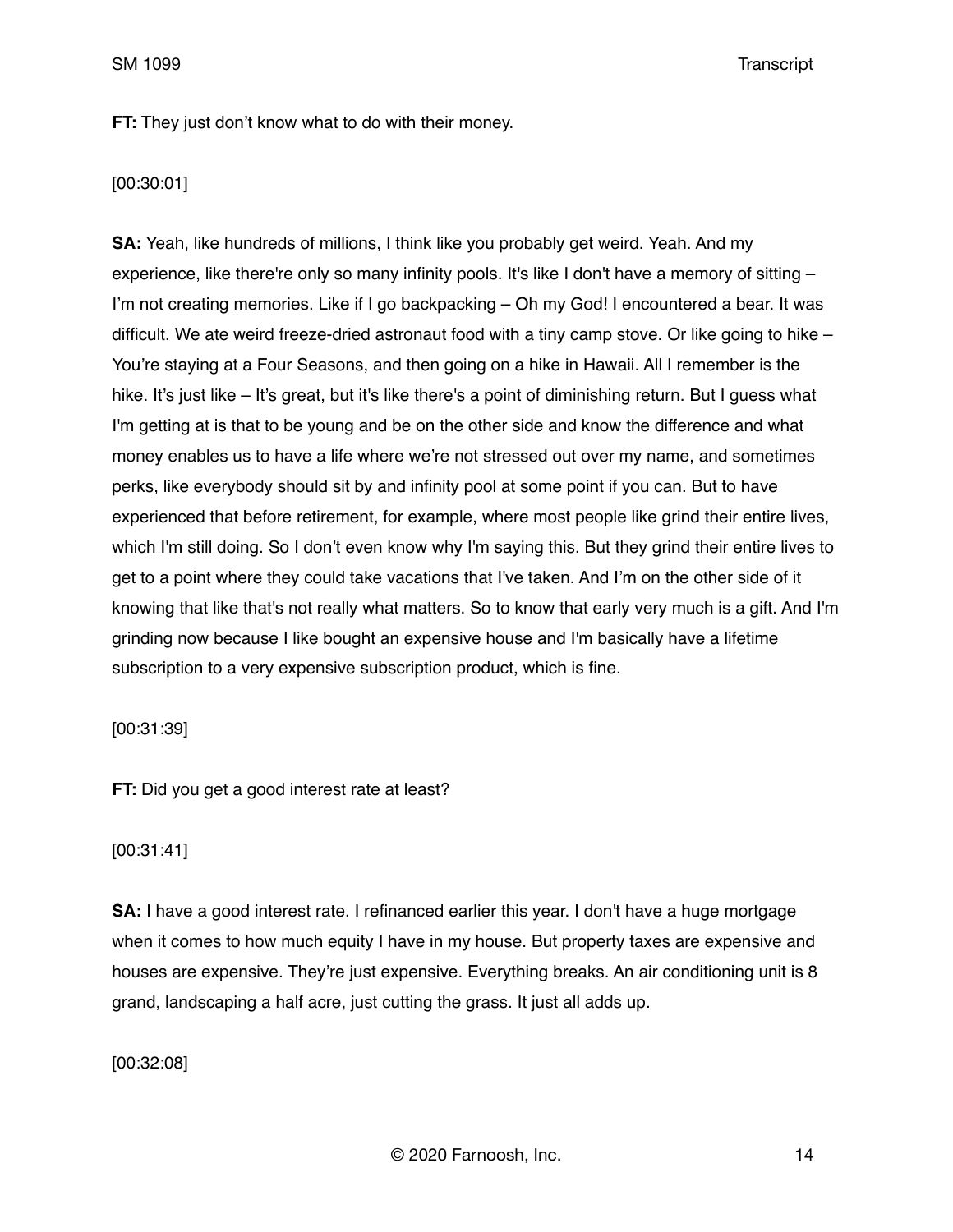**FT:** Well, Sophia, I'll let you get back to the housekeeping, because I know all about that. To some extent, I'm in the same camp with our home in New Jersey. We just bought it. And we went from an apartment in Brooklyn. Yeah, anyone who says that a home is an investment never paid real estate taxes and never paid a lawn service. That's for sure.

[00:32:30]

**SA:** Totally. It's like I kind of think – If you can find a great rental, it's just like have your landlord fix stuff. I'm not sure ownership is as great is it's cracked up to be.

[00:32:40]

**FT:** I want everyone got check out your course, Business Class. It is on sale right now, and the cart closes when? In October?

[00:32:48]

**SA:** October 9th. You can't sign up after October 9<sup>th</sup>. And I don't know when we're going to do it again. And it's guided over eight weeks. And that's why is everybody is really the same like cohort of students and are taking through the course together where we give like it deeper kind of – Give deeper insights through our community and through email and to the content. But yeah, it's live. It's super fun. It's at takebusinessclass.com.

[00:33:17]

**FT:** Takebusinessclass.com. And hey, if you follow the eight weeks through, by 2021 you might be a business owner. That's pretty exciting.

[00:33:26]

**SA:** I hope so. I think so. I think a lot of people are going to benefit from this.

[00:33:31]